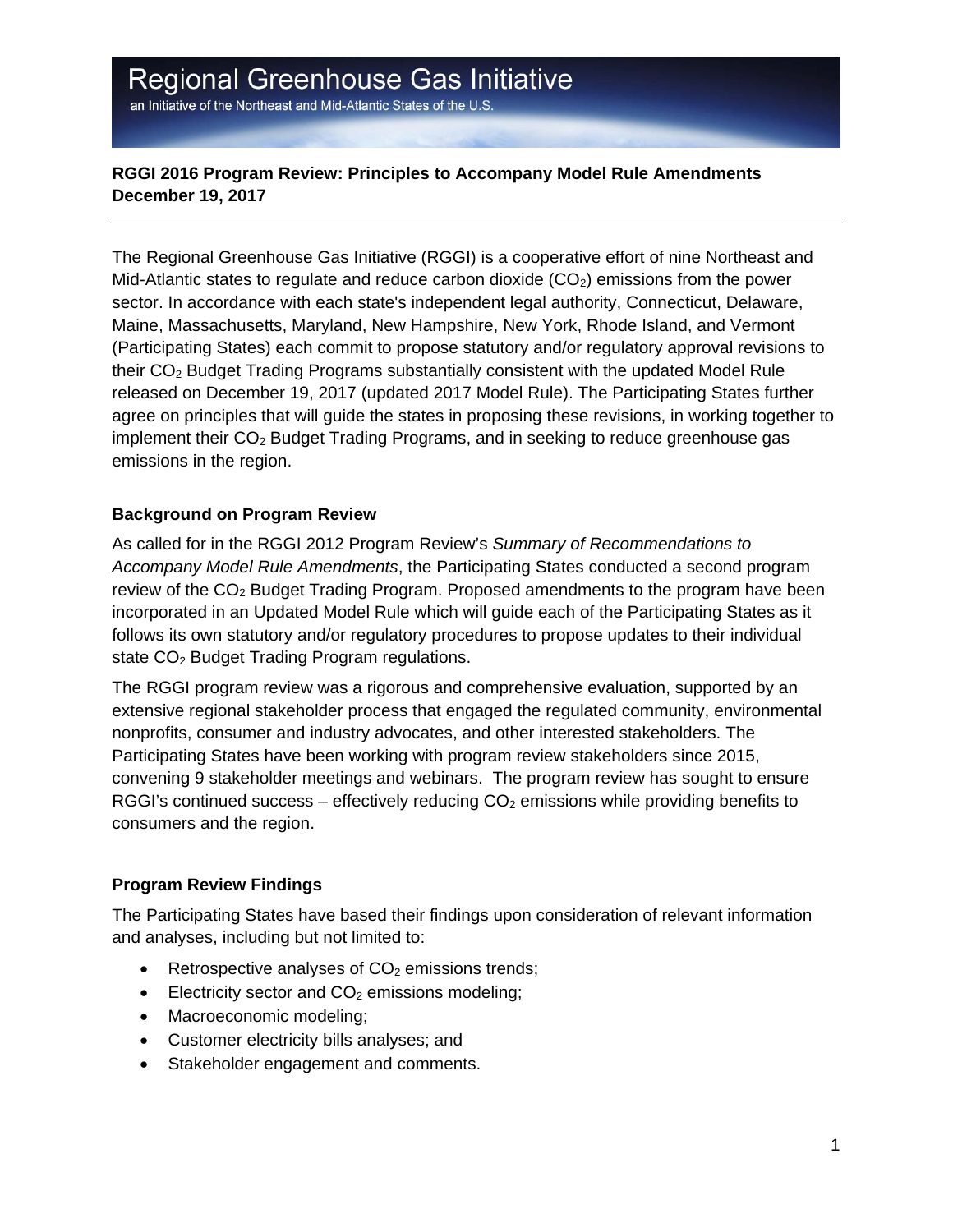an Initiative of the Northeast and Mid-Atlantic States of the U.S.

The program review revealed:

- The Cost Containment Reserve (CCR) had been triggered on two occasions, in 2014 and 2015, at times when a significant private bank of allowances (allowances in excess of the quantity necessary to surrender for compliance) already existed.
- After the significant cap reduction made as part of the 2012 Program Review, actual emission levels in all years continue to trend below the level of the cap.
- The adjustments for the bank of allowances implemented as part of the 2012 Program Review will likely not be sufficient to balance the supply and demand of allowances due to the additional allowances injected from the CCR and the trend of actual emission levels less than the cap.
- The offset provisions in the Model Rule have not been significantly utilized.
- Each of the RGGI states have made longer-term (to 2030 and in most cases also to 2050) commitments for economy-wide greenhouse gas emission reductions. Reductions from the electric sector will be instrumental to achieving economy-wide reductions as the transportation and space heating sectors electrify to meet greenhouse gas emission reductions in those sectors.
- Complementary energy policies implemented by the states are and will continue to be significant drivers of emission reductions of carbon dioxide and criteria pollutants (e.g. sulfur dioxide, particulate matter, oxides of nitrogen, and volatile organic compounds).

### **Proposed Model Rule Amendments**

In response to those findings, the Participating States are proposing to specify a regional cap through 2030, modify the size and trigger prices for the CCR, establish an Emissions Containment Reserve (ECR), and eliminate two of the existing offset categories, as outlined below and in the Updated Model Rule:

- 1. Revised Regional Cap: The Participating States will specify a regional cap through 2030 which continues the downward trajectory of the existing cap. The lower regional  $CO<sub>2</sub>$ emissions cap will align the cap more closely with current emissions trends.
	- A regional cap of 75,147,784 tons of  $CO<sub>2</sub>$  in 2021, which will decline by 2.275 million tons of  $CO<sub>2</sub>$  per year thereafter, resulting in a total 30% reduction in the regional cap from 2020 to 2030.
	- The Participating States will address the bank of allowances held by market participants with a third adjustment for banked allowances. The third adjustment will be made over a 5-year period (2021-2025) based upon the size of the bank at the end of 2020.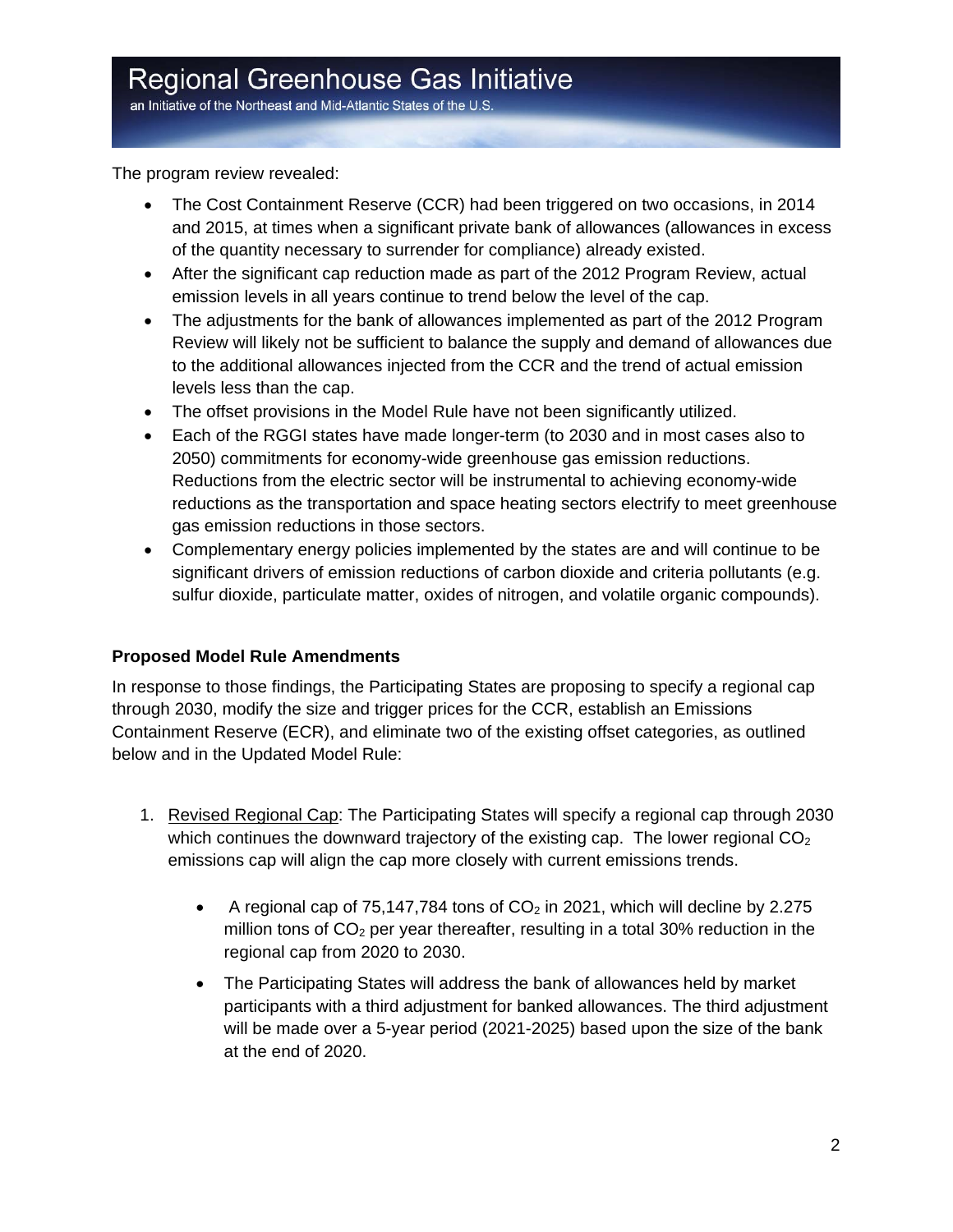# Regional Greenhouse Gas Initiative

an Initiative of the Northeast and Mid-Atlantic States of the U.S.

|      | <b>Base Cap</b> | <b>Bank</b><br><b>Adjustment</b> | <b>Adjusted</b><br>Cap | <b>CCR</b><br><b>Trigger</b><br>Price (\$) | <b>ECR</b><br><b>Trigger</b><br>Price (\$) | <b>CCR Size</b> | <b>ECR Size</b> |
|------|-----------------|----------------------------------|------------------------|--------------------------------------------|--------------------------------------------|-----------------|-----------------|
| 2020 | 78,175,215      | 21,891,408                       | 56,283,807             | \$10.77                                    | N/A                                        | 10,000,000      | N/A             |
| 2021 | 75,147,784      | TBD                              | TBD                    | \$13.00                                    | \$6.00                                     | 7,514,778       | 6,845,333       |
| 2022 | 72,872,784      | TBD                              | TBD                    | \$13.91                                    | \$6.42                                     | 7,287,278       | 6,637,900       |
| 2023 | 70,597,784      | TBD                              | TBD                    | \$14.88                                    | \$6.87                                     | 7,059,778       | 6,430,464       |
| 2024 | 68,322,784      | TBD                              | <b>TBD</b>             | \$15.92                                    | \$7.35                                     | 6,832,278       | 6,223,030       |
| 2025 | 66,047,784      | TBD                              | TBD                    | \$17.03                                    | \$7.86                                     | 6,604,778       | 6,015,597       |
| 2026 | 63,772,784      | N/A                              | 63,772,784             | \$18.22                                    | \$8.41                                     | 6,377,278       | 5,808,163       |
| 2027 | 61,497,784      | N/A                              | 61,497,784             | \$19.50                                    | \$9.00                                     | 6,149,778       | 5,600,727       |
| 2028 | 59,222,784      | N/A                              | 59,222,784             | \$20.87                                    | \$9.63                                     | 5,922,278       | 5,393,293       |
| 2029 | 56,947,784      | N/A                              | 56,947,784             | \$22.33                                    | \$10.30                                    | 5,694,778       | 5,185,859       |
| 2030 | 54,672,784      | N/A                              | 54,672,784             | \$23.89                                    | \$11.02                                    | 5,467,278       | 4,978,425       |

- 2. CCR: The Participating States will modify the size and the price triggers for the CCR. The CCR is a reserved quantity of allowances, in addition to the cap, that would only be available if defined allowance price triggers are exceeded.
	- Beginning in 2021, allowances provided within the CCR will be equal to 10% of the regional cap.
	- The CCR trigger price will be \$13.00 in 2021, and rise at 7% per year, ensuring that the CCR will only trigger if emission reduction costs are higher than projected.
- 3. ECR: The Participating States will establish an emissions containment reserve (ECR), which is a quantity of allowances that will be withheld from circulation to secure additional emission reductions if prices fall below established trigger prices.
	- The states implementing the ECR will withhold up to 10% of the allowances in their base budgets per year. At this time, Maine and New Hampshire do not intend to implement an ECR. Allowances withheld in this way will not be reoffered for sale.
	- The ECR trigger price will be \$6.00 in 2021, and rise at 7% per year, ensuring that the ECR will only trigger if emission reduction costs are lower than projected.
- 4. Offsets: The Participating States will eliminate two offset categories, reduction in emissions of sulfur hexafluoride ( $SF<sub>6</sub>$ ) in the electric power sector and end-use energy efficiency in the building sector, and update and retain three categories that some States may continue to implement. Any awarded offset allowances will remain fully fungible across the states.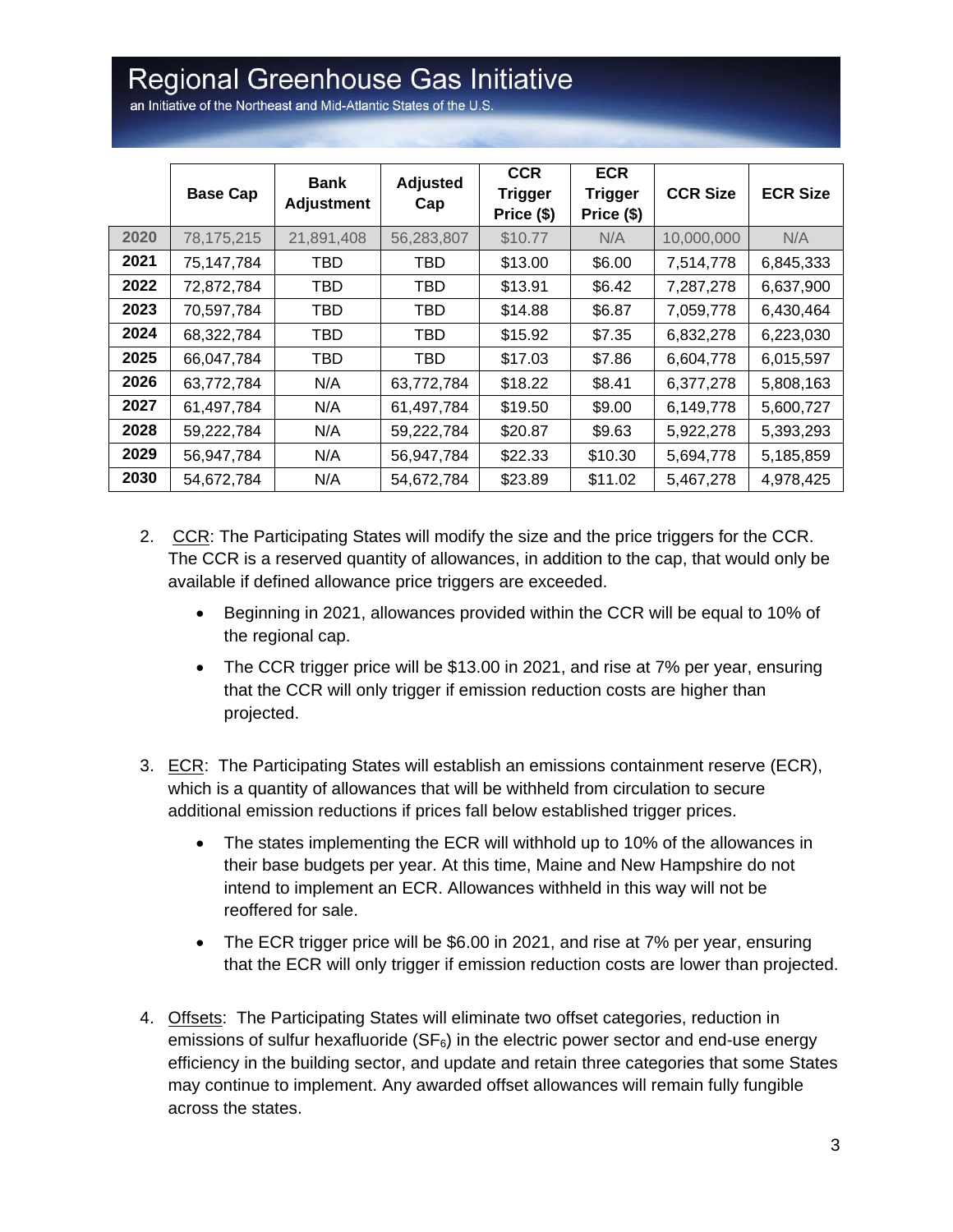an Initiative of the Northeast and Mid-Atlantic States of the U.S.

5. Minimum Reserve Price: The Model Rule retains language to increase the minimum reserve price by 2.5 percent each year.

#### **Principles**

The following principles will guide the Participating States in proposing individual state revisions to statutes or rules based on the Updated Model Rule, in working together to implement their CO2 Budget Trading Programs, and in seeking to reduce greenhouse gas emissions in the region.

- I. State Legislation and/or Rulemaking: Each Participating State commits to seek to establish in statute and/or regulation amendments to its  $CO<sub>2</sub>$  Budget Trading Program substantially consistent with the Updated Model Rule and to have that State's component of the regional program changes effective as soon as practical and no later than January 1, 2021.
- II. Program Review: The Participating States will conduct ongoing program evaluation to continually improve RGGI. The Participating States intend to initiate comprehensive program review no later than 2021 to consider program successes, impacts, potential additional reductions to the cap post-2030, and other program design elements.
- III. Complementary Energy Policies: The Participating States recognize many benefits of complementary clean energy policies, including:
	- Creating jobs and stimulating economic development through the transition to a clean energy economy;
	- Reducing the costs of compliance with the RGGI cap;
	- Reducing the potential for emissions leakage attributable to increased imports from outside RGGI;
	- Bringing additional functions (i.e., heating, transportation) within RGGI's marketbased mechanism through electrification and the growth of "beneficial load";
	- Assisting each state in meeting its own GHG reduction goals;
	- Supporting the reliability of the electricity grid;
	- Enabling continued progress towards mitigating climate change.

The Participating States are striving to implement complementary policies or mechanisms that will result in carbon emission reductions in the electricity sector and economy-wide. These policies could include programs to promote: